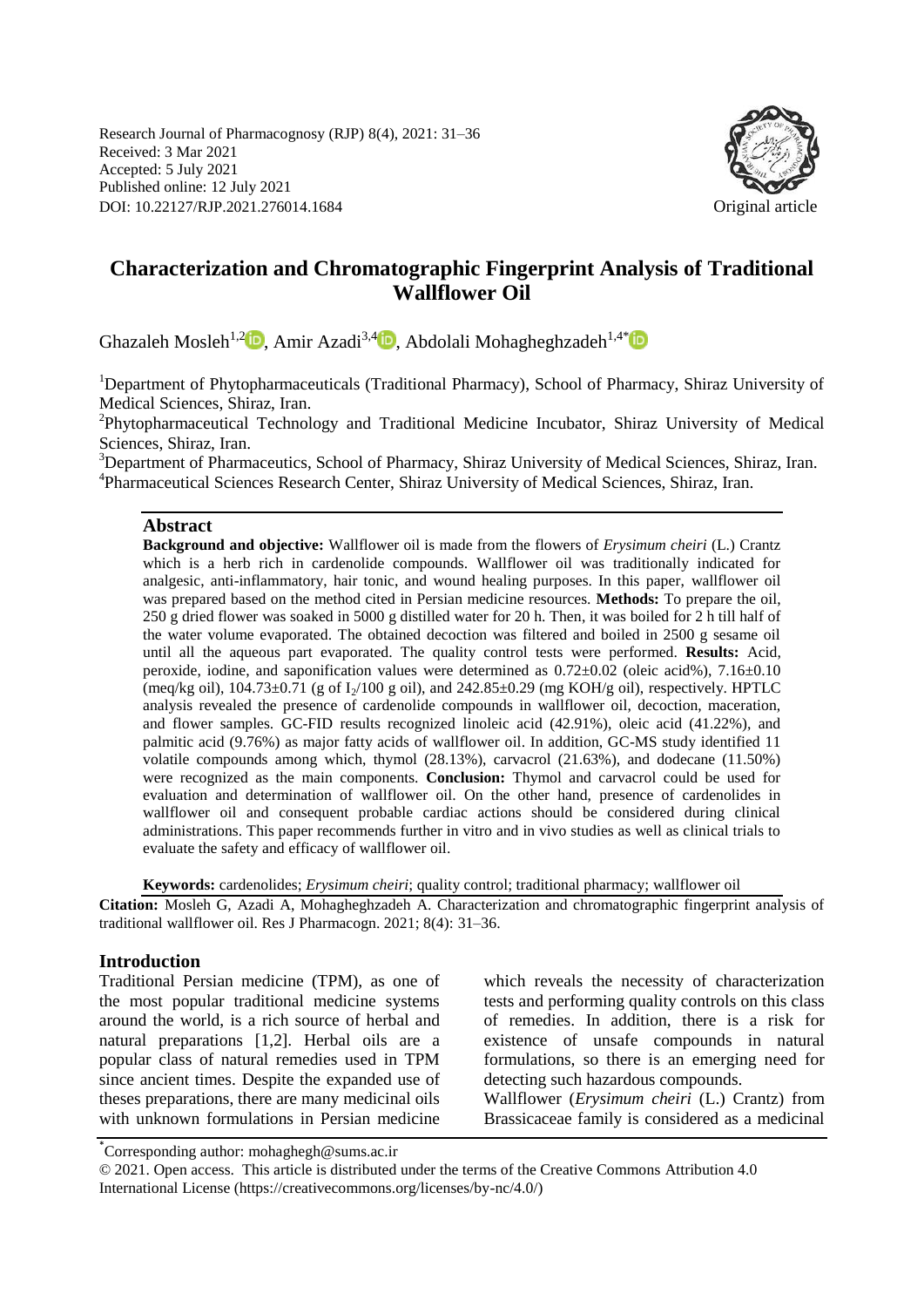plant in TPM. This perennial herb has fragrant flowers with four petals in a cruciform corolla, four oblong sepals, and six stamens [3,4]. Wallflower produces 2 types of toxic chemicals, mustard oils and cardenolides [5]. Phytochemical investigations have reported the presence of bipindogenin, cannogenol, digitoxygenin, strophanthidin, and suzarigenin derivatives as cardenolide compounds in wallflower. Nevertheless, it has been used in various formulations in traditional medicine [6,7]. Wallflower oil, called "Roghan-e-Kheiri" in TPM, has been recommended for anti-inflammatory, analgesic, and hair tonic purposes [3,8]. Also, the cerate made from wallflower oil was frequently indicated for treatment of anal fissure, wounds, and skin fissure [3,7,9,10]. Nowadays, there are some wallflower preparations supplied in traditional herbal markets [8,11]. According to Mosleh et al., a TPM formulation containing wallflower oil could significantly relieve anal fissure in a randomized, controlled clinical trial [7]. Another study indicated the therapeutic potential effects of low-dose wallflower cardenolides on ischemic ulcers and anal fissure tissue [8]. Thus, standardization and dose adjustment of TPM preparations containing wallflower seems to be necessary in order to prevent any probable side effects [3].

By investigating the literature, we found that neither characterization tests nor quality controls of wallflower oil had been studied. Therefore, physicochemical tests along with HPTLC, GC-FID, and GC-MS fingerprints of WO were conducted for the first time in this study.

## **Materials and Methods Ethical considerations**

The study was approved by Research Ethic Committee of Shiraz University of Medical Sciences (ethical approval ID: IR.SUMS.REC.1395.150).

## **Chemicals**

Digoxin was purchased from Zahravi Pharmaceutical Co. (Iran). Anhydrous sodium sulphate, dichloromethane, 3,5-dinitrobenzoic acid, ethyl acetate, isooctane, isopropanol, lead acetate, methanol, sodium chloride, sodium hydroxide, sodium hydrogen sulphate, potassium hydroxide, and pre-coated silica gel 60  $F_{254}$ aluminum HPTLC plates (size: 20 cm x 10 cm, thickness: 0 .2 mm) were supplied from Merck Company (Germany). Ethanol was purchased from Jahan Alcohol Teb Co. (Iran).

## **Plant material**

Wallflower was collected from Shiraz in April 2018. It was identified as *Erysimum cheiri* (L.) Crantz by an expert botanist and a sample of the herb was deposited at the Herbarium Center of Shiraz School of Pharmacy under the voucher number of 784.

## **Preparation of wallflower oil**

A common method cited in major Persian medicine resources was adopted to prepare wallflower oil [10,12,13]. First, the macerated extract was prepared by soaking 250 g dried flowers of *E. cheiri* in 5000 mL distilled water for 20 h. Then it was boiled for 2 h till half of the water evaporated. Thereafter, the obtained decoction was filtered and subsequently the filtrate was boiled in 2500 mL sesame oil until all the aqueous part evaporated. The ratio of plant to sesame oil was 1:10.

## **Physicochemical tests**

Acid, peroxide, iodine, and saponification values of wallflower oil were determined according to the British Pharmacopeia (BP) method [14].

## **High performance thin layer chromatography (HPTLC)**

HPTLC analysis of wallflower oil was carried out on a CAMAG HPTLC system, equipped with an automatic TLC sampler ATS4, TLC scanner 3, and Win-CATS software. In order to obtain the cardenolide extract of wallflower oil, 30 mL ethanol 50% was mixed with 10 mL lead acetate 10% and added to each sample (including 2 g primary dried flowers as well as the maceration, decoction extracts, and wallflower oil obtained from 2 g of dried flowers). Then they were heated under reflux for 15 min. After cooling and filtering the mixtures, extraction was performed with 15 mL (3 times) of dichloromethane: isopropanol (3:2). The lower phases were combined, dried with anhydrous sodium sulphate, and evaporated to dryness. Finally, the residue was dissolved in one mL of dichloloromethane: isopropanol (3:2) for chromatography analysis [15]. On the other hand, digoxin was accurately weighed 1 mg), dissolved in dichloromethane: isopropanol (3:2), and made up to a volume of 10 mL. To prepare Kedde reagent, 10 mL ethanolic 3,5-dinitrobenzoic acid 3% was mixed with 10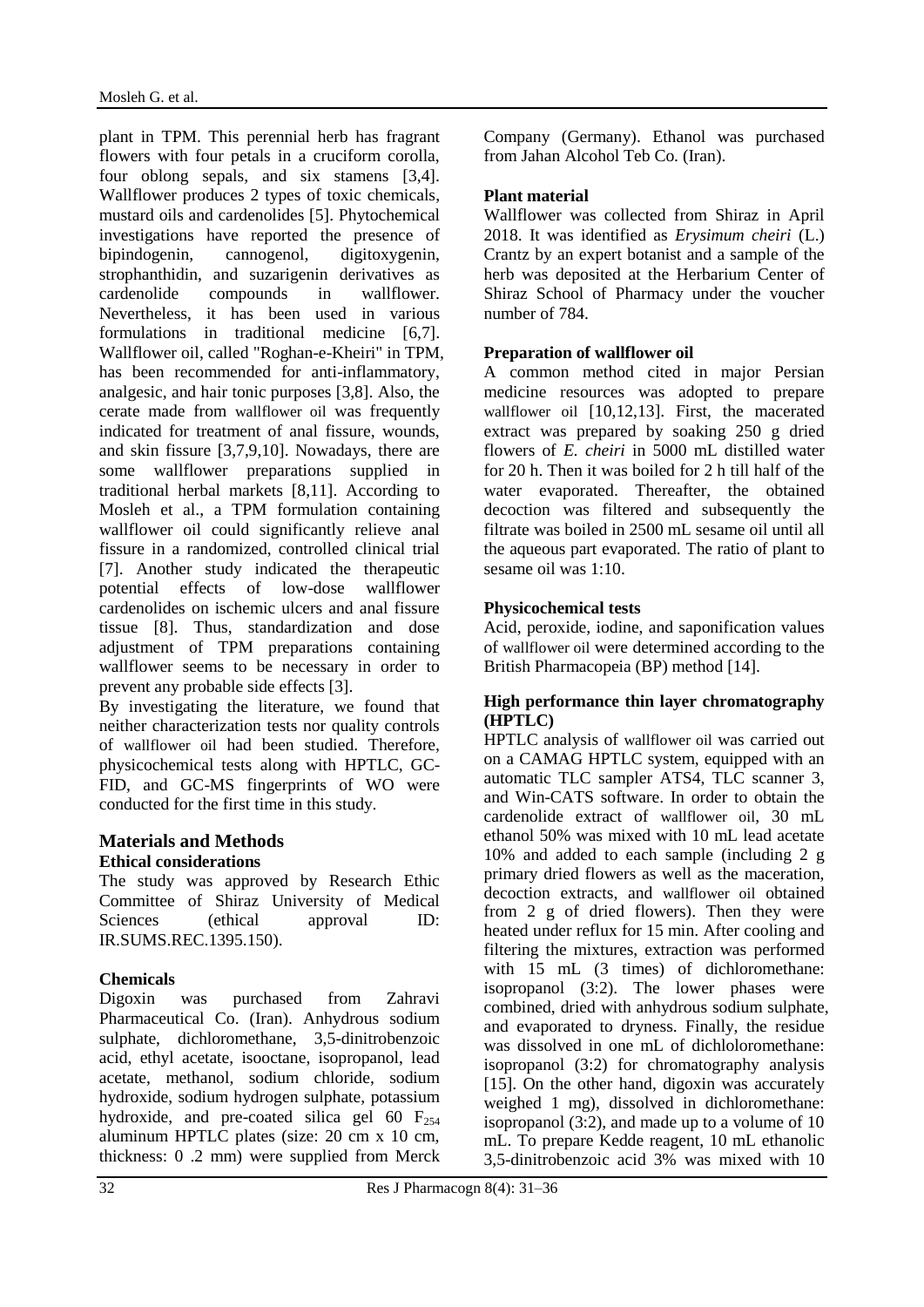mL NaOH 2M. Twenty-five μL of each solution was applied in the form of bands with 6 mm width. The solvent system was ethyl acetate: methanol: water (81:11:8) and ascending development process was performed at 25 °C. After the plate was dried and sprayed with Kedde reagent, it was scanned in absorbance mode at 600 nm using the deuterium light source. The scanning speed was adjusted to 20 mm/s and data resolution was observed at 100 m/step.

#### **Gas chromatography-flame ionization detector (GC-FID)**

One hundred μg wallflower oil was weighed in a 10 mL test tube and dissolved in 2 mL isooctane. Then 2M potassium hydroxide in methanol (0.1 mL) was added and the mixture was centrifuged. Afterward, the clear supernatant was collected and sodium chloride solution (2 mL) was added. The obtained mixture was vortexed and the clear supernatant was transferred to a vial. After adding sodium hydrogen sulphate (1 g) to the vial, the prepared supernatant was ready for injection (1 µL). The chromatography was performed using a BPX70 column (120 m $\times$  0.25 mm $\times$  0.25 µm) equipped with a flame ionization detector (FID) system. Split injection (split ratio 1:40) was performed with He as the carrier gas at a flow rate of 0.7 mL/min. The oven temperature started from 120 °C to the maximum temperature of 240 °C and the temperature ramp rate was adjusted to 4°C/min which was held at 240 °C for 7 min. Both the injector and detector temperatures were 250 °C. Retention indices of the components were determined relative to the retention times of a series of methylated fatty acids  $(C_8-C_{24})$ .

### **Gas chromatography-mass spectrometry (GC-MS)**

Essential oil was obtained from 100 g traditional wallflower oil with 1000 mL water by Clevenger apparatus (4.5 h). The acquired essential oil was used to GC analysis. This procedure was carried out on a GC instrument with Agilent 7000 Series Triple Quadrupole Mass detector, and a fused silica capillary column (Agilent DB1 capillary; 30 m $\times$ 0.25 mm i.d. and film thickness 0.25 µm). The sample was injected in the split mode with a split ratio of 1:30. The flow rate of He as the carrier gas was 1.2 mL/min. Oven temperature was adjusted at the T<sub>start</sub> of 70 °C and T<sub>end</sub> of 280 °C for 4 min at 3 °C/min (total run time 74 min). Also, mass spectrometer was regulated in EI mode (70eV) and 30-600 m/z mass range with 250 °C interface temperature. Finally, identification of the components was done by a comparison of their mass spectra and KI with Adams libraries spectra, Wiley (275), and NIST Database [16,17]. Retention indices of the components were determined relative to the retention times of a series of n-alkanes  $(C_9-C_{30})$ .

## **Results and Discussion**

The physicochemical characteristics including acid, peroxide, saponification, and iodine values of wallflower oil were determined (n=3) as 0.72±0.02 (oleic acid%), 7.16±0.10 (meq/kg oil), 242.85±0.29 (mg KOH/g oil), and 104.73±0.71 (g/100 g oil), respectively. According to the results of HPTLC fingerprinting method for cardnenolide profile [15], the spots appeared as violet-red zones in visible light and 366 nm after applying the reagent, the similar patterns of cardenolide compounds were observed in flower, maceration and decoction samples. However, a new cardenolide band, above the  $R_f$  range of digoxin, was detected as the major cardenolide compound in wallflower oil (Figure 1). Digoxin was used as a marker of cardenolides in this investigation.

GC-FID profiles of fatty acids are shown in Table 1. The major fatty acids of wallflower oil (fatty acid g/100 g total oil) were identified as linoleic acid (42.91%), oleic acid (41.22%), and palmitic acid (9.76%). According to previous studies, geraniol, nerol, linalool, cheiroline, anis aldehyde, benzyl alcohol, salicylic acid, anthranilic acid, and acetic acid were identified as chemical compounds in the essential oil of fresh flowers [3].

Following determination of an optimized GC method, the essential oil was subjected to GC-MS for analysis of the essential oil. The obtained components were identified by comparing their mass spectra and KI with Adams 2007 libraries spectra, Wiley (275), and NIST database as well as observing Kovats retention index and relevant literatures (Table 3). Eleven components were identified in essential oil composition of traditional wallflower oil. Thymol (28.13%), carvacrol (21.63%), and dodecane (11.50%) were identified as the main components.

According to the results, no similarities were found between the essential oil composition of traditional wallflower oil and the essential oil obtained from the fresh flowers.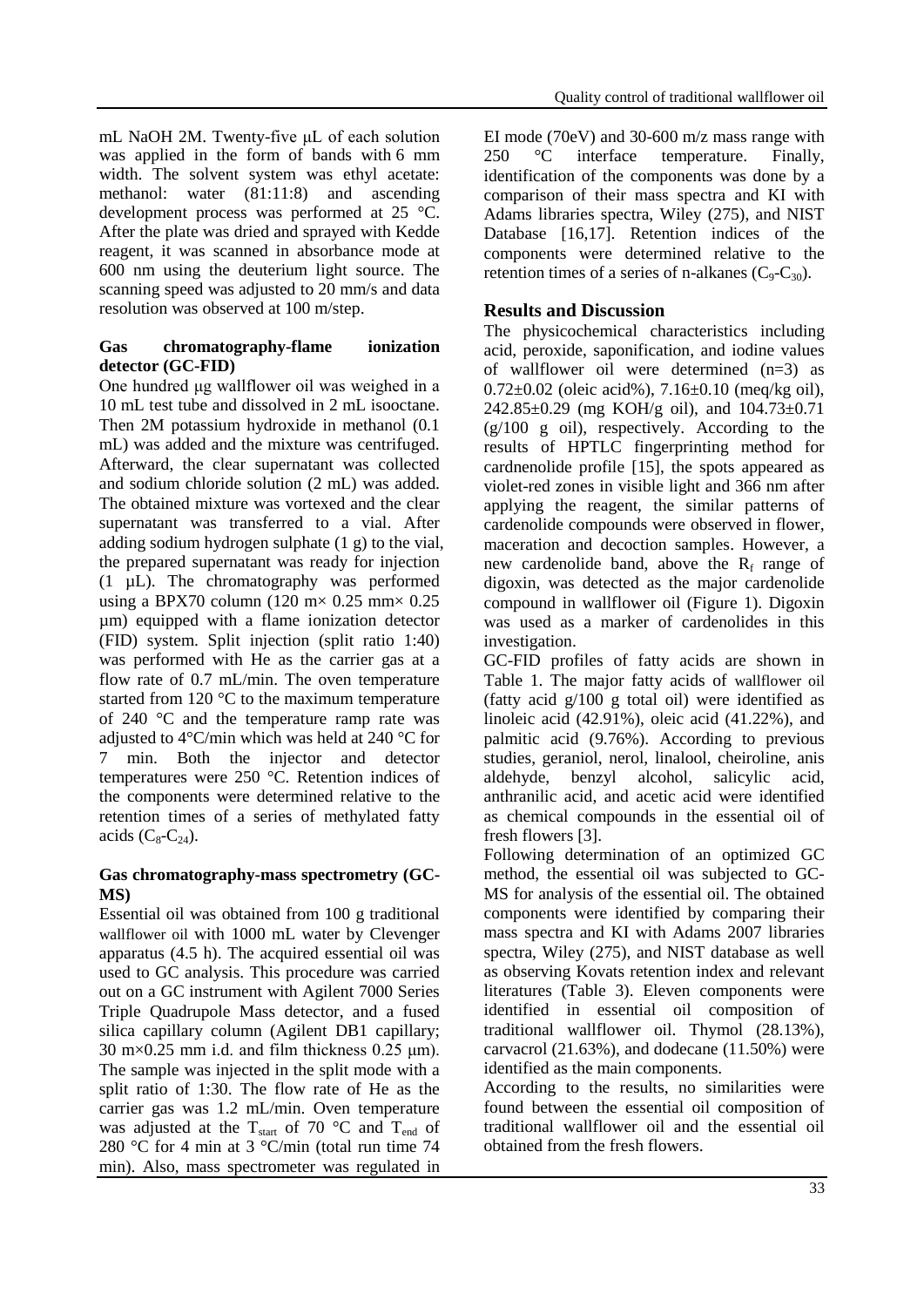

Figure 1. HPTLC pattern of total cardenolide extracts in different wallflower preparations; A: visible range (after applying the reagent); B: 366 nm (after applying the reagent); C: 366 nm (before applying the reagent); 1: flower; 2: maceration extract, 3: decoction extract; 4: oil; 5: digoxin

**Table 1.** Fatty acid composition of wallflower oil  $(g/100 \text{ g total oil})$  obtained by GC-FID

| <b>Fatty acids</b>                                             | Percentage | <b>Retention Time (min)</b> |
|----------------------------------------------------------------|------------|-----------------------------|
| Caprylic acid (C8:0)                                           | 0.03       | 10.46                       |
| Capric acid $(C10:0)$                                          | 0.02       | 11.12                       |
| Lauric acid $(C12:0)$                                          | 0.03       | 11.27                       |
| Myristic acid $(C14:0)$                                        | 0.02       | 11.56                       |
| Palmitic acid (C16:0)                                          | 9.76       | 12.77                       |
| Palmitoleic acid (C16:1)                                       | 0.24       | 13.64                       |
| Stearic acid (C18:0)                                           | 5.34       | 14.81                       |
| Oleic acid $(C18:1)$                                           | 41.22      | 15.83                       |
| Linoleic acid $(C18:2)$                                        | 42.91      | 17.56                       |
| Linolelaidic acid $(C18:2T)$ + Trans linolenic acid $(C18:3T)$ | 0.16       | 19.92                       |
| $\alpha$ -Linolenic acid (C18:3)                               | 0.27       | 20.36                       |

**Table 2.** Chemical composition of essential oil obtained from wallflower oil by GC-MS

| No.            | <b>Components</b>       | Percentage | <b>Calculated</b><br>KI | <b>Reported</b><br>KI |
|----------------|-------------------------|------------|-------------------------|-----------------------|
| 1              | Nonanal                 | 4.50       | 1087                    | 1081                  |
| $\overline{2}$ | Undecane*               | 5.34       | 1103                    | 1100                  |
| 3              | Dodecane*               | 11.50      | 1203                    | 1200                  |
| $\overline{4}$ | Unknown                 | 1.67       | 1210                    |                       |
| 5              | $2.5 -$<br>Bornanedione | 2.38       | 1222                    | 1264                  |
| 6              | Unknown                 | 5.40       | 1227                    |                       |
| 7              | Thymol                  | 28.13      | 1268                    | 1271                  |
| 8              | Carvacrol               | 21.63      | 1277                    | 1277                  |
| 9              | Tridecane*              | 7.38       | 1301                    | 1300                  |
| 10             | Unknown                 | 1.53       | 1335                    |                       |
| 11             | Unknown                 | 1.28       | 1365                    |                       |
| 12             | Unknown                 | 4.30       | 1376                    |                       |
| 13             | Tetradecane*            | 3.11       | 1400                    | 1400                  |
| 14             | $\alpha$ -Bergamotene   | tr         | 1430                    | 1434                  |
| 15             | $\alpha$ -Bulnesene     | tr         | 1480                    | 1490                  |
| 16             | Hexadecane*             | 1.84       | 1599                    | 1600                  |

 $tr = trace \left( < 1\% \right)$ 

\* Similar component was identified in sesame oil base spectra

The increased interest of using traditional medicines around the world reveals the necessity of quality control and standardization of traditional drug preparations [6]. Several

traditional Persian medicine (TPM) oil formulations are prepared by boiling aqueous extracts in oily vehicles [10,12]. In the present study, wallflower oil was prepared according to the method described in TPM resources [10,12,13]. Then characterization and quality control were performed for the first time in this study. The results of HPTLC analysis revealed the presence of cardenolide compounds in flower, maceration, decoction, and wallflower oil samples. Despite the similar cardenolide patterns in flower, maceration, and decoction samples, a different fingerprint profile was observed in wallflower oil extract (Figure 1). Both the prolonged heating process and boiling the decoction in an oily vehicle can bring about new chemical reactions as well as thermal degradation of the existing primary compounds. In this context, lipophilic compounds are more likely to be dissolved in the oily base of wallflower oil. Also, the aqueous phase is considered to be trapped in the oily phase during boiling and evaporation processes. Although the heat-sensitive components are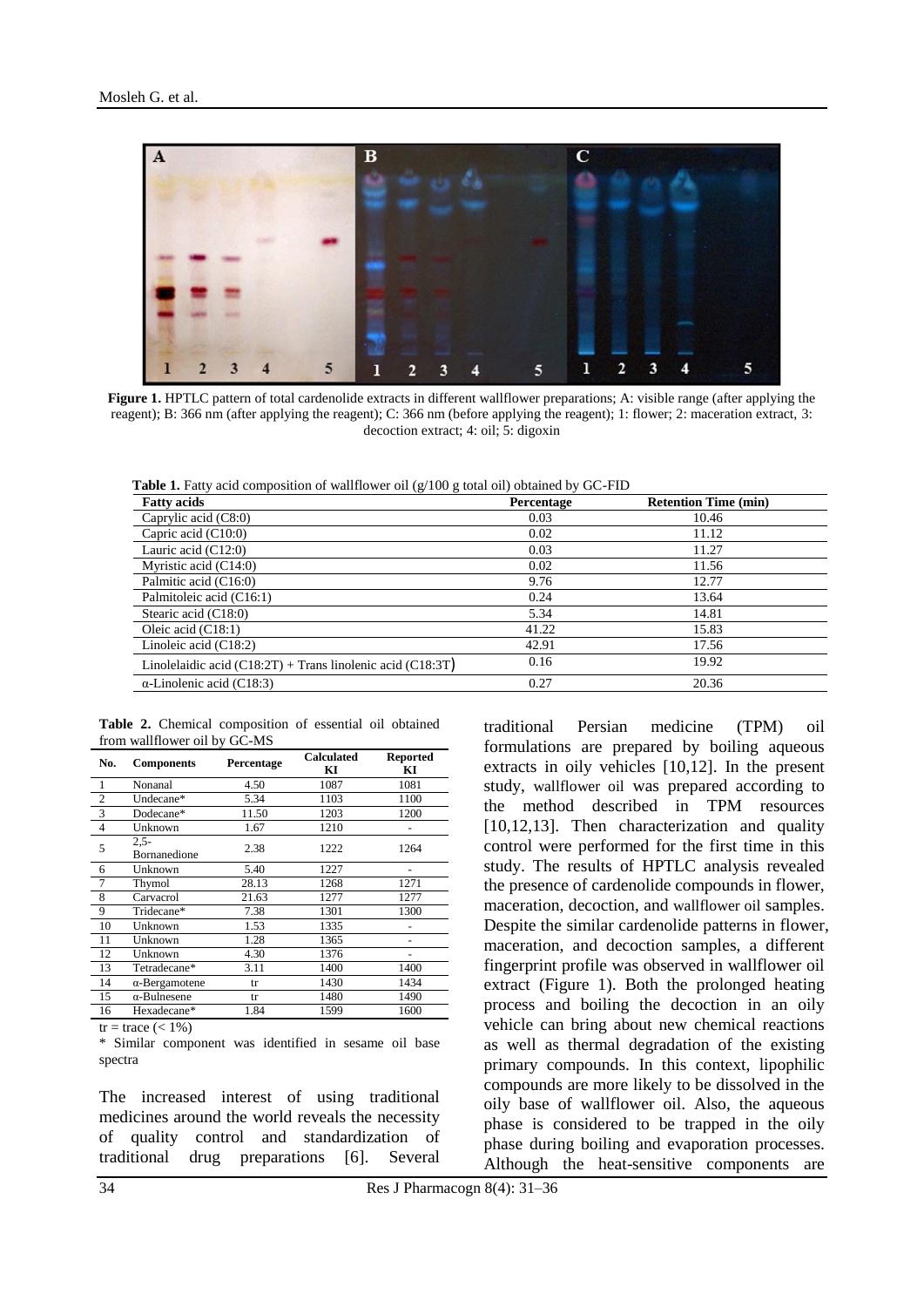probable to be decomposed by overheating, various amounts of active constituents are supposed to be extracted into the oily vehicles of TPM oils [18,19].

According to GC-FID results, the major fatty acids of wallflower oil were identified as linoleic acid  $(42.91\%)$ , oleic acid  $(41.22\%)$ , and palmitic acid (9.76%). GC-MS profile of essential oil represented thymol (28.13%), carvacrol (21.63%), and dodecane (11.50%) as the main volatile components. Hence, thymol and carvacrol could be used for evaluation and determination of wallflower oil in further investigations.

### **Conclusion**

Thymol and carvacrol as two major components of the essential oil obtained from traditional wallflower oil could be used for evaluation and determination of wallflower oil in further studies. Additionally, due to the cardenolide moiety detected in wallflower oil and the consequent probable cardiac actions, this paper suggests further in vitro and in vivo studies to evaluate the safety and efficacy of wallflower oil.

### **Acknowledgments**

This work funded by Shiraz University of Medical Sciences (Proposal No: 95-01-05- 11,993).

## **Author contributions**

Ghazaleh Mosleh participated in conceptualization, methodology, investigations, writing and editing the original draft; Amir Azadi participated in conceptualization, methodology, review, editing the manuscript and supervision of the study; Abdolali Mohagheghzadeh participated in conceptualization, methodology, review and editing the manuscript, and was involved in supervision, and administration of the project.

#### **Declaration of interest**

The authors declare that there is no conflict of interest. The authors alone are responsible for the accuracy and integrity of the paper content.

## **References**

[1] Jahandideh M, Hajimehdipoor H, Mortazavi SA, Dehpour A, Hassanzadeh G. A wound healing formulation based on Iranian traditional medicine and its HPTLC

fingerprint. *Iran J Pharm Res*. 2016; 15(S): 149–157.

- [2] Ghafari S, Tavakoli Z, Shirooyeh P, Nabi Meybodi R, Behmanesh E, Mokaberinejad R, Tansaz M, Fahimi S. The herbal medicine proposed by Iranian traditional medicine (Persian medicine) for treatment of primary dysmenorrhea: a review. *Trad Integr Med.* 2018; 3(1): 30–42.
- [3] Mosleh G, Badr P, Azadi A, Abolhassanzadeh Z, Hosseini SV, Mohagheghzadeh A. Wallflower (*Erysimum cheiri* (L.) Crantz) from past to future. *Res J Pharmacogn*. 2019; 6(2): 85–95.
- [4] Weston EL, Pyke KA. Developmental ultrastructure of cells and plastids in the petals of wallflower (*Erysimum cheiri*). *Ann Bot*. 1999; 84(6): 763–769.
- [5] Züst T, Strickler SR, Powell AF, Mabry ME, An H, Mirzaei M, [York](https://elifesciences.org/articles/51712#xe1d4f724) T, [Holland](https://elifesciences.org/articles/51712#xdee6707d) CK, [Kumar](https://elifesciences.org/articles/51712#x28004ead) P. Independent evolution of ancestral and novel defenses in a genus of toxic plants (*Erysimum*, Brassicaceae). *Elife*. 2020; 7(9): 1–42.
- [6] Mosleh G, Azadi A, Khademian S, Heidari R, Mohagheghzadeh A. Anti-inflammatory activity and quality control of *Erysimum cheiri* (L.) Crantz. *Bio Med Res Int.* 2021; Article ID 5526644.
- [7] Mosleh G, Hosseini SV, Azadi A, Bahrami F, Ghahramani L, Badr P, [Zaeri M,](https://www.sciencedirect.com/science/article/abs/pii/S1876382020314116#!) [Abolhassanzadeh](https://www.sciencedirect.com/science/article/abs/pii/S1876382020314116#!) Z, [Mohagheghzadeh](https://www.sciencedirect.com/science/article/abs/pii/S1876382020314116#!) A. *Erysimum cheiri* and *Rosa × damascena* cerate vs. diltiazem 2% gel in the treatment of acute anal fissure: a randomized, controlled clinical trial. *Eur J Integr Med*. 2020; Article ID 101230.
- [8] Mosleh G, Badr P, Abolhassanzadeh Z, Hosseini SV, Mohagheghzadeh A, Azadi A. Potential effects and mechanisms of action of topical wallflower (*Erysimum cheiri* (L.) Cranz) administration in anal fissure. *Res J Pharmacogn*. 2019; 6(1): 63–69.
- [9] Mosleh G, Badr P. Qairooti (cerate or cera beeswax salve) in medieval Persia. *Pharm Hist (Lond).* 2016; 46(4): 72–74.
- [10] Naieni Heravi SMS. Amale saleh. Trans. Mohagheghzadeh A, Badr P, Shams Ardakani MR. Tehran: Chogan Publications, 2013.
- [11] Iranhelsa anti fissure ointment. [Accessed 2019]. Available from: [http://www.iranhelsa.com.](http://www.iranhelsa.com/)